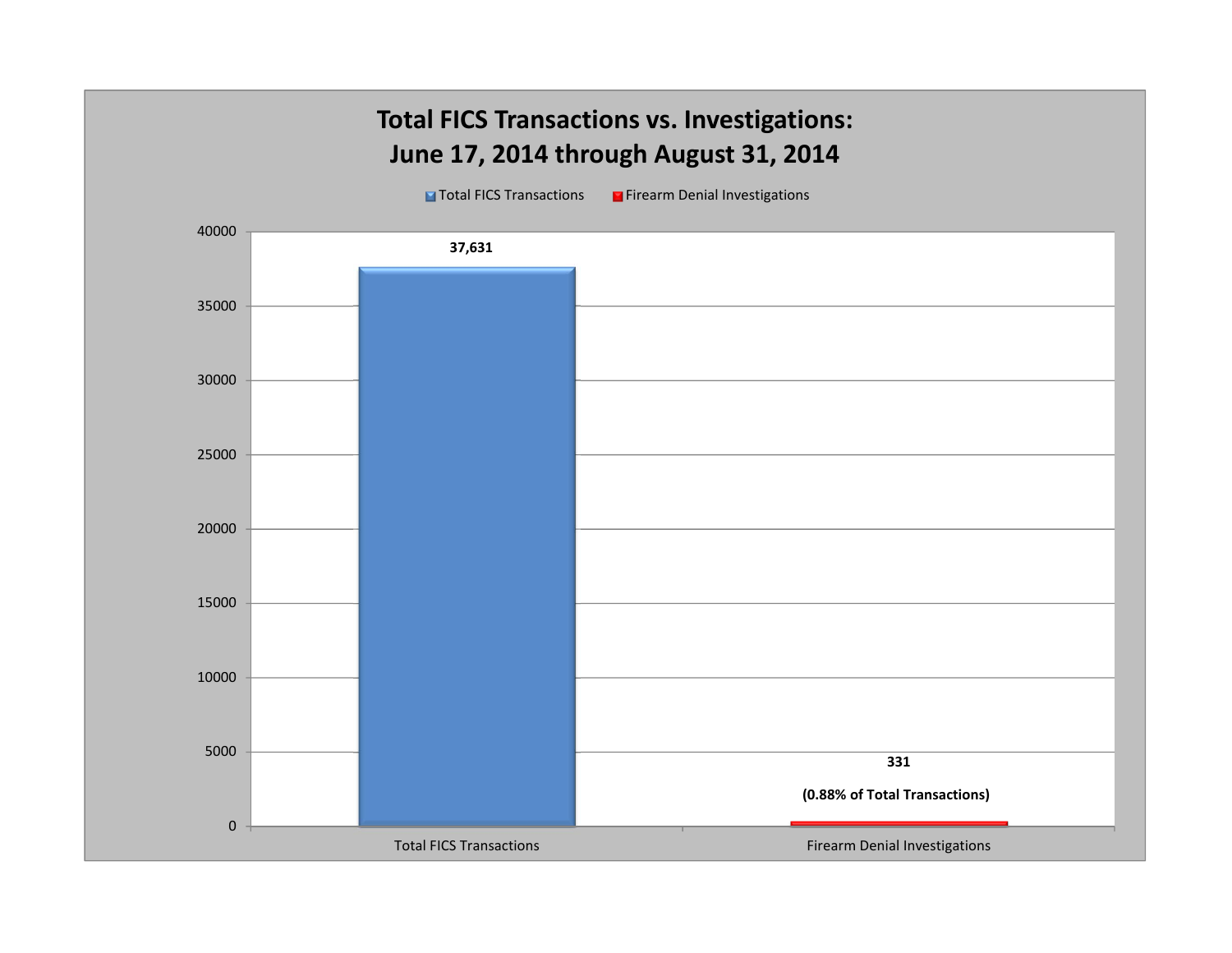

\*OSP began inve stigating denied fir earm transactions on June 17, 2014.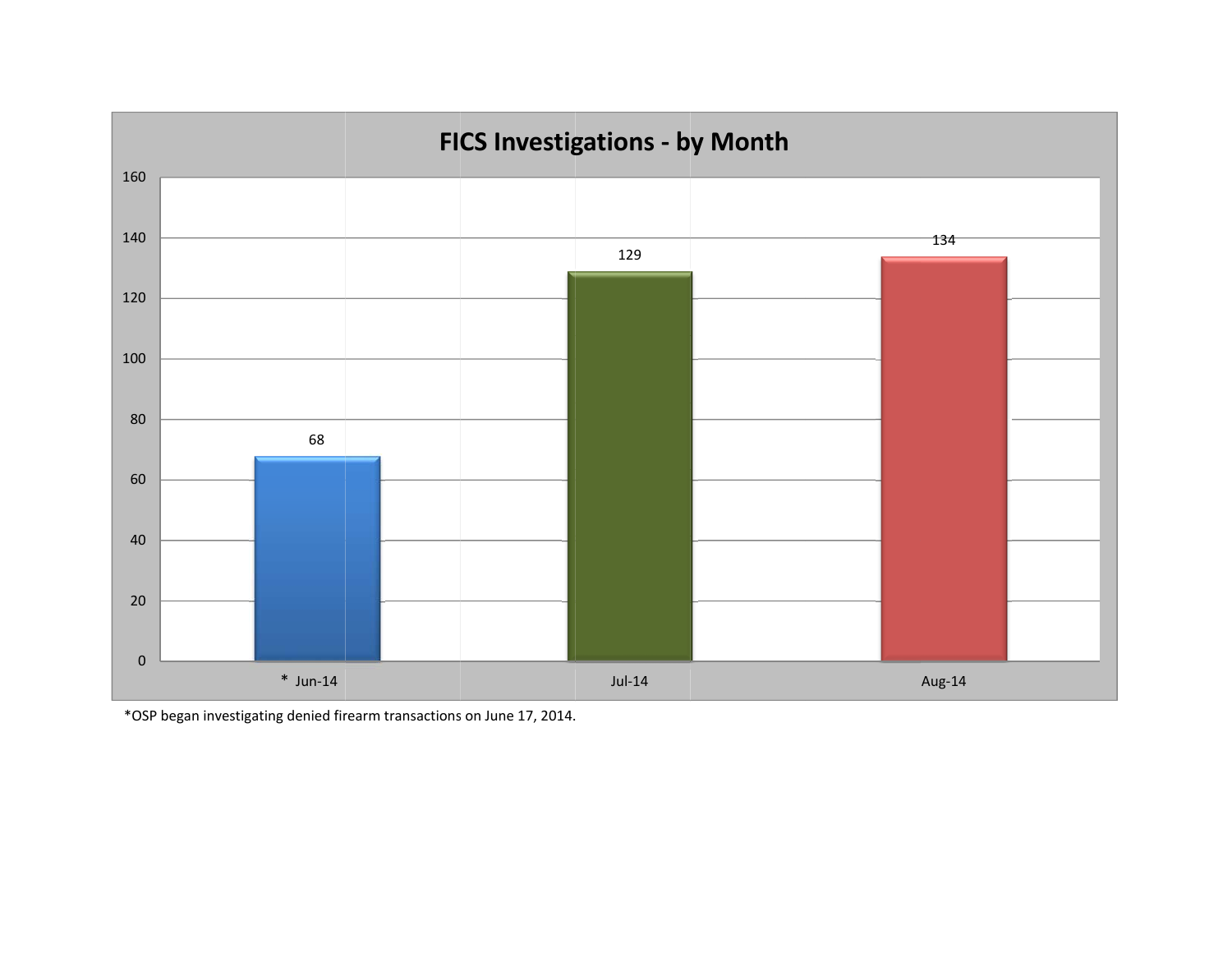## **FICS Investigations - by Reasons June 17, 2014 through August 31, 2014**

■Prohibited Person ■ Wanted ■ Mental Health ■ Stolen Gun

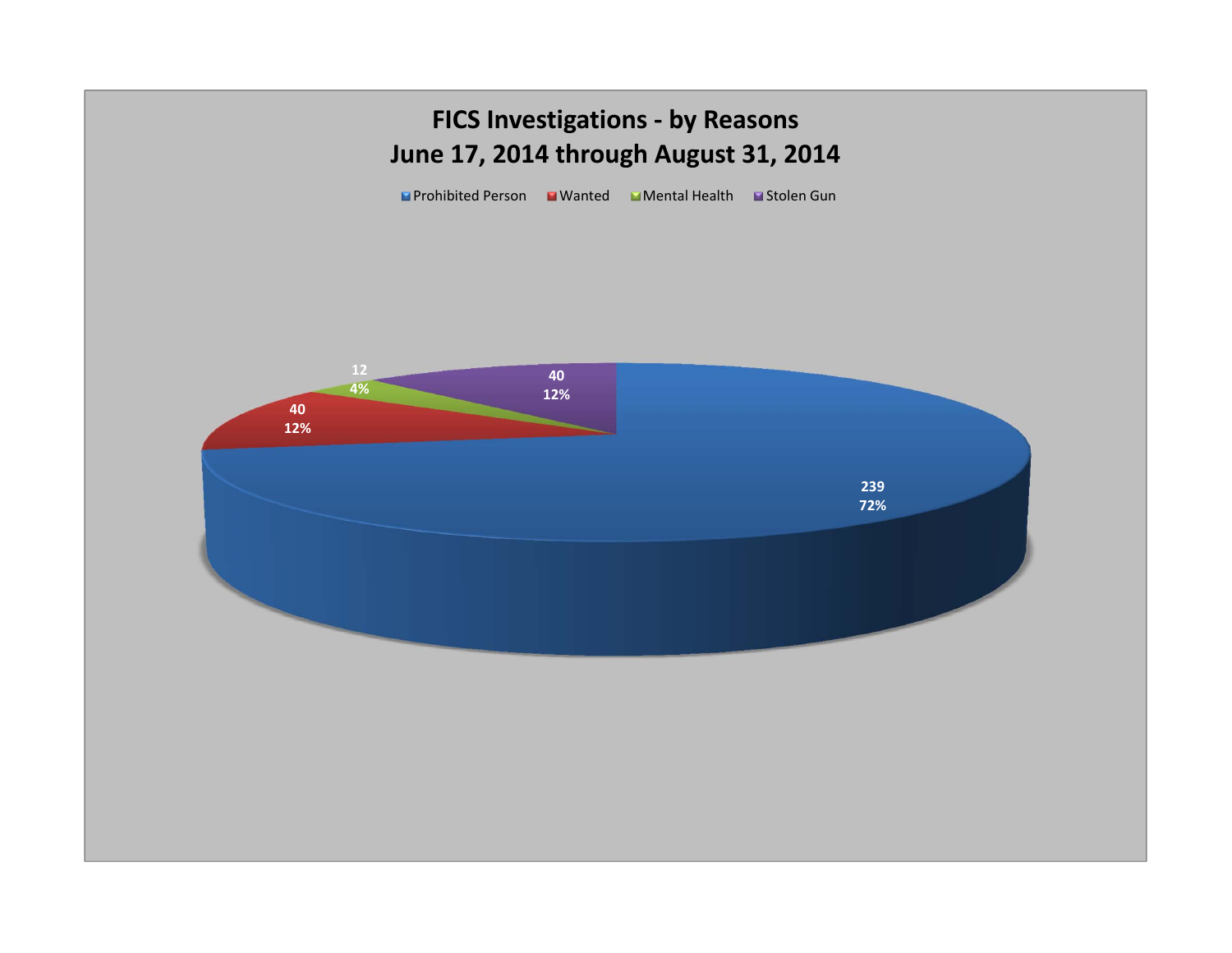

\*Investigation Complete-No Action - Trooper finished investigation and determined extraneous circumstances did not warrant an arrest, citation, or any other action.

\*\*Challenge/Appeal - Trooper has advised an individual of the FICS challenge process. The Trooper may have determined that another individual with a similar name/date of birth resulted in the transaction being denied or the the most current court information was not available.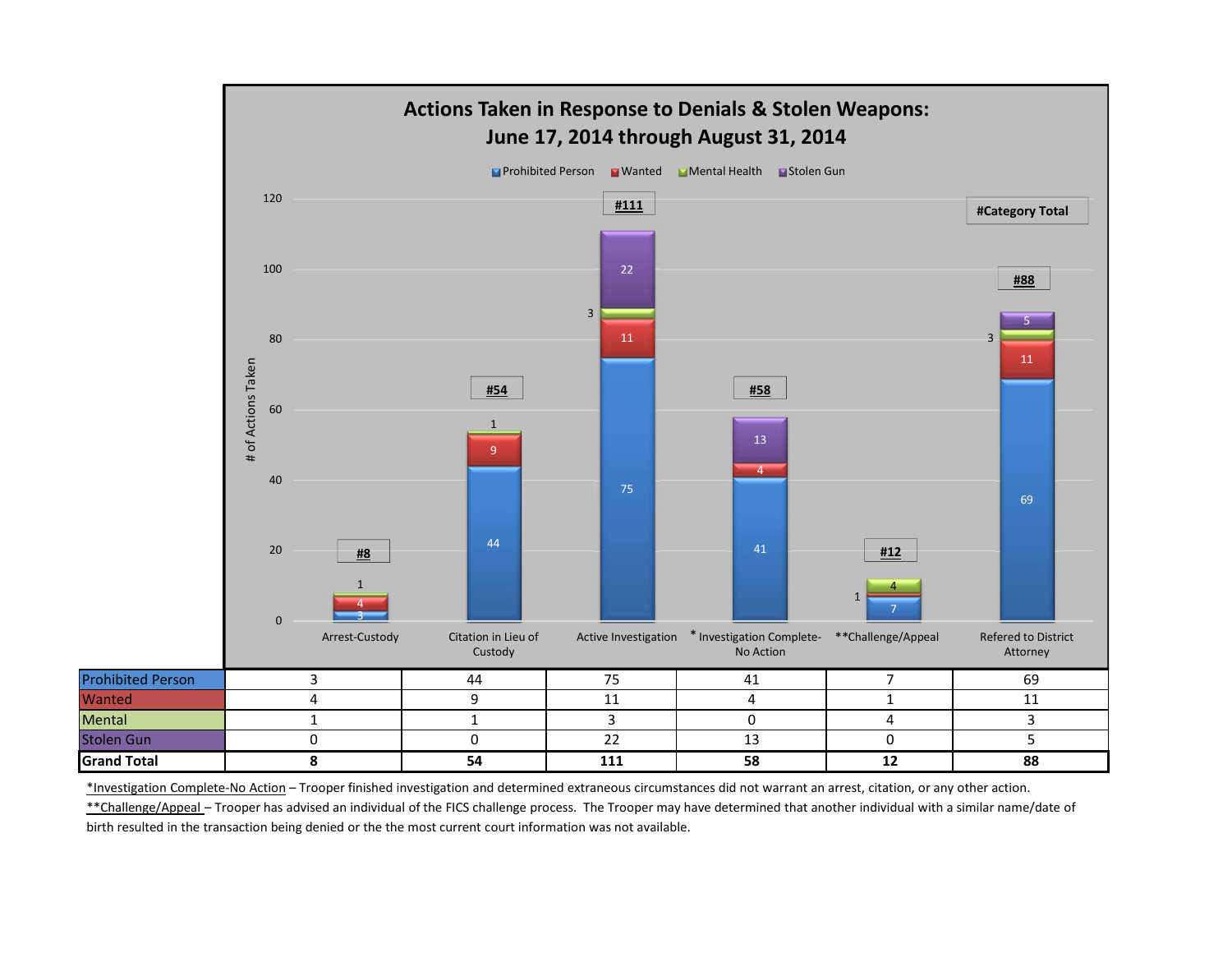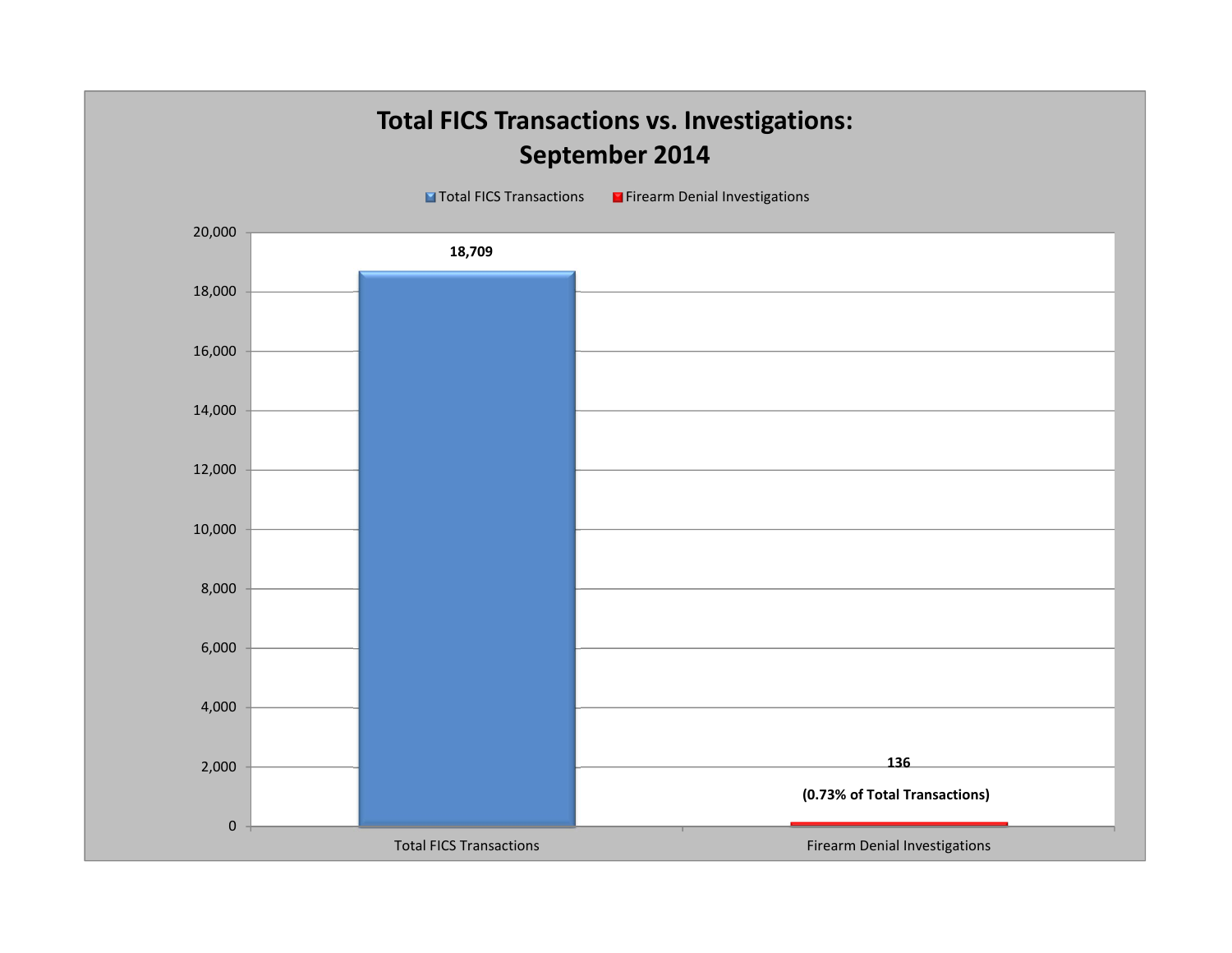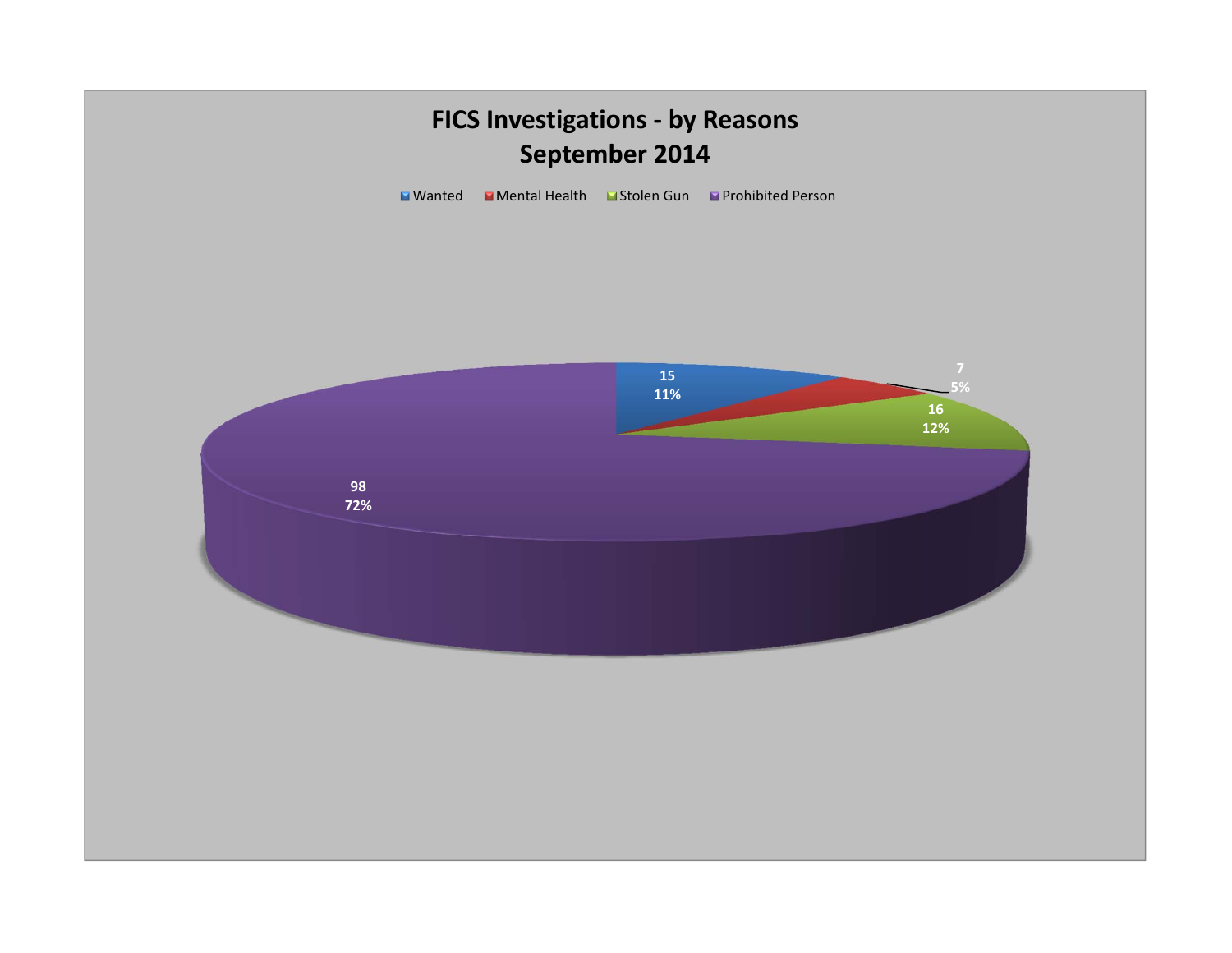

\*Investigation Complete-No Action - Trooper finished investigation and determined extraneous circumstances did not warrant an arrest, citation, or any other acti on.

\*\*Challenge/Appeal - Trooper has advised an individual of the FICS challenge process. The Trooper may have determined that another individual with a similar name/date of birth resulted in the transaction being denied or the most current court information was not available.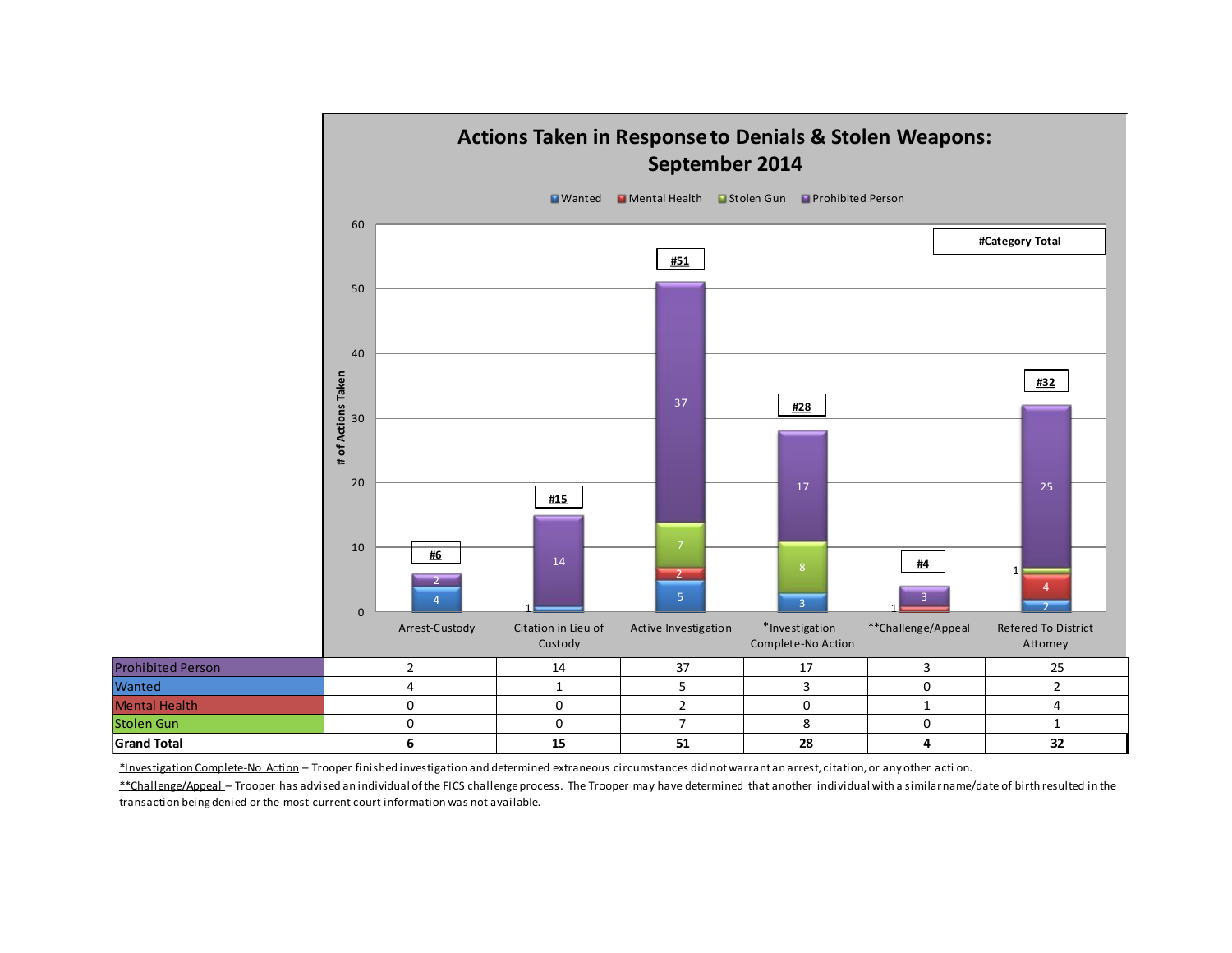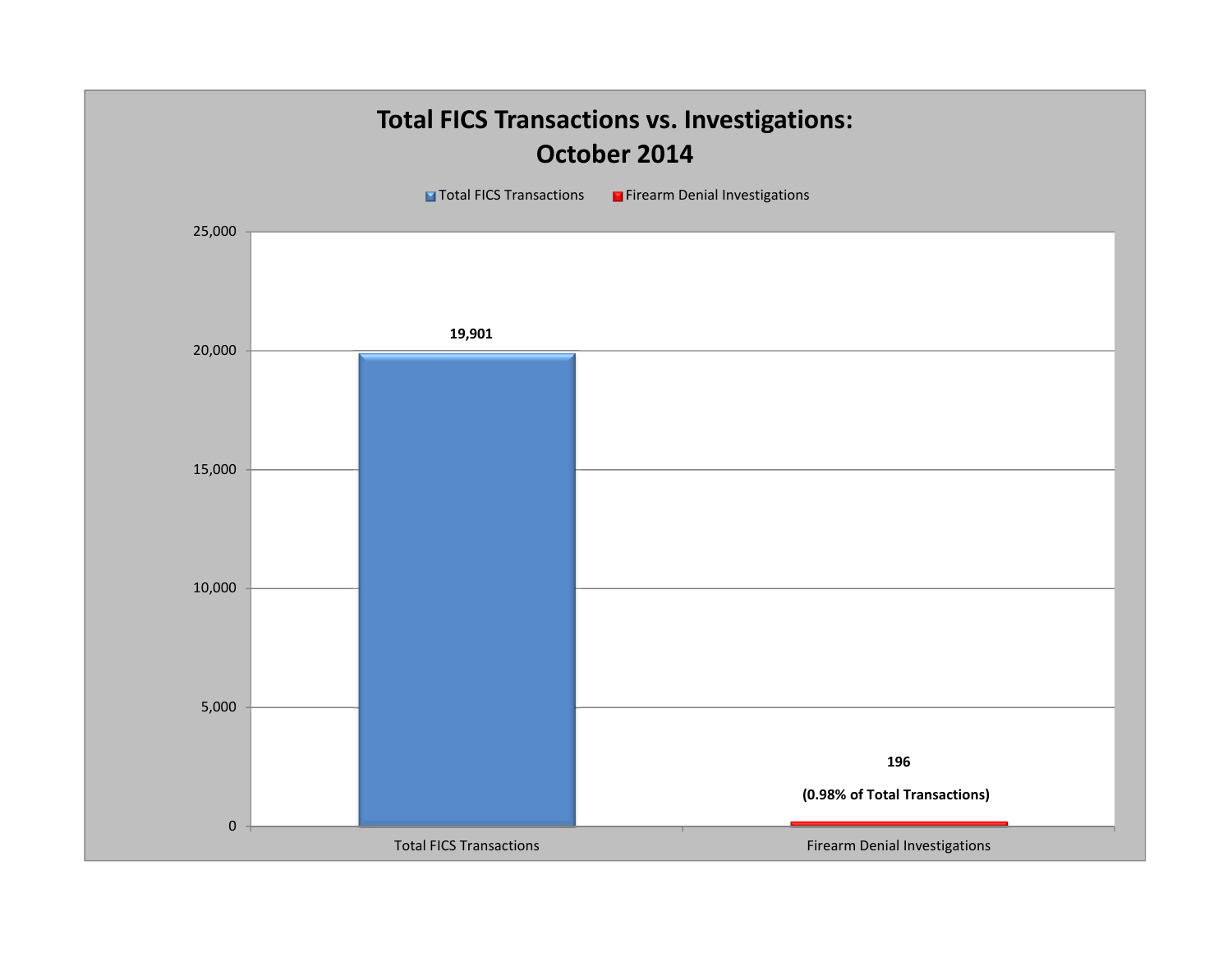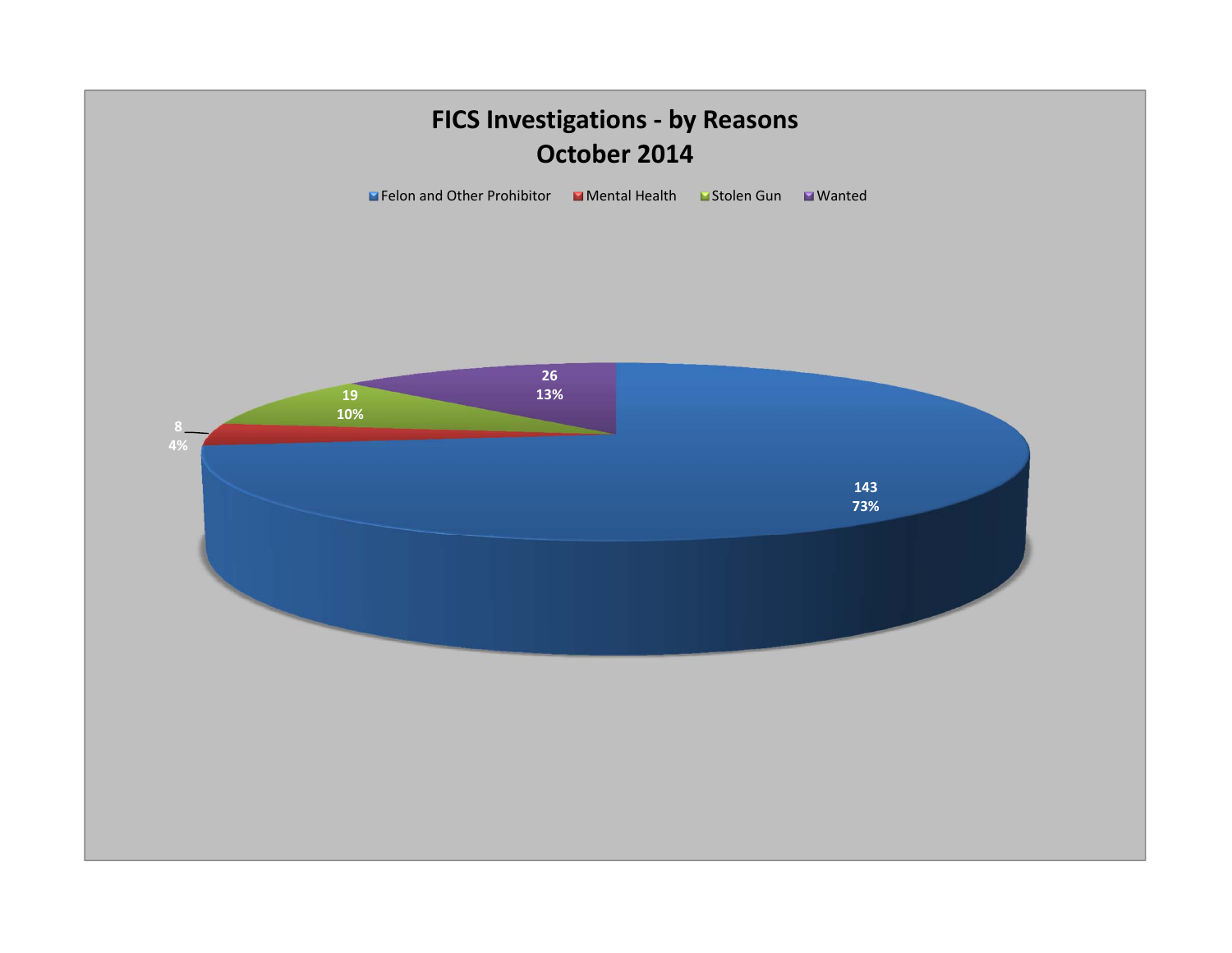

\*Investigation Complete-No Action - Trooper finished investigation and determined extraneous circumstances did not warrant an arrest, citation, or any other action.

Wanted

\*\*Challenge/Appeal - Trooper has advised an individual of the FICS challenge process. The Trooper may have determined that another individual with a similar name/date of birth resulted in the transaction being denied or the most current court information was not available.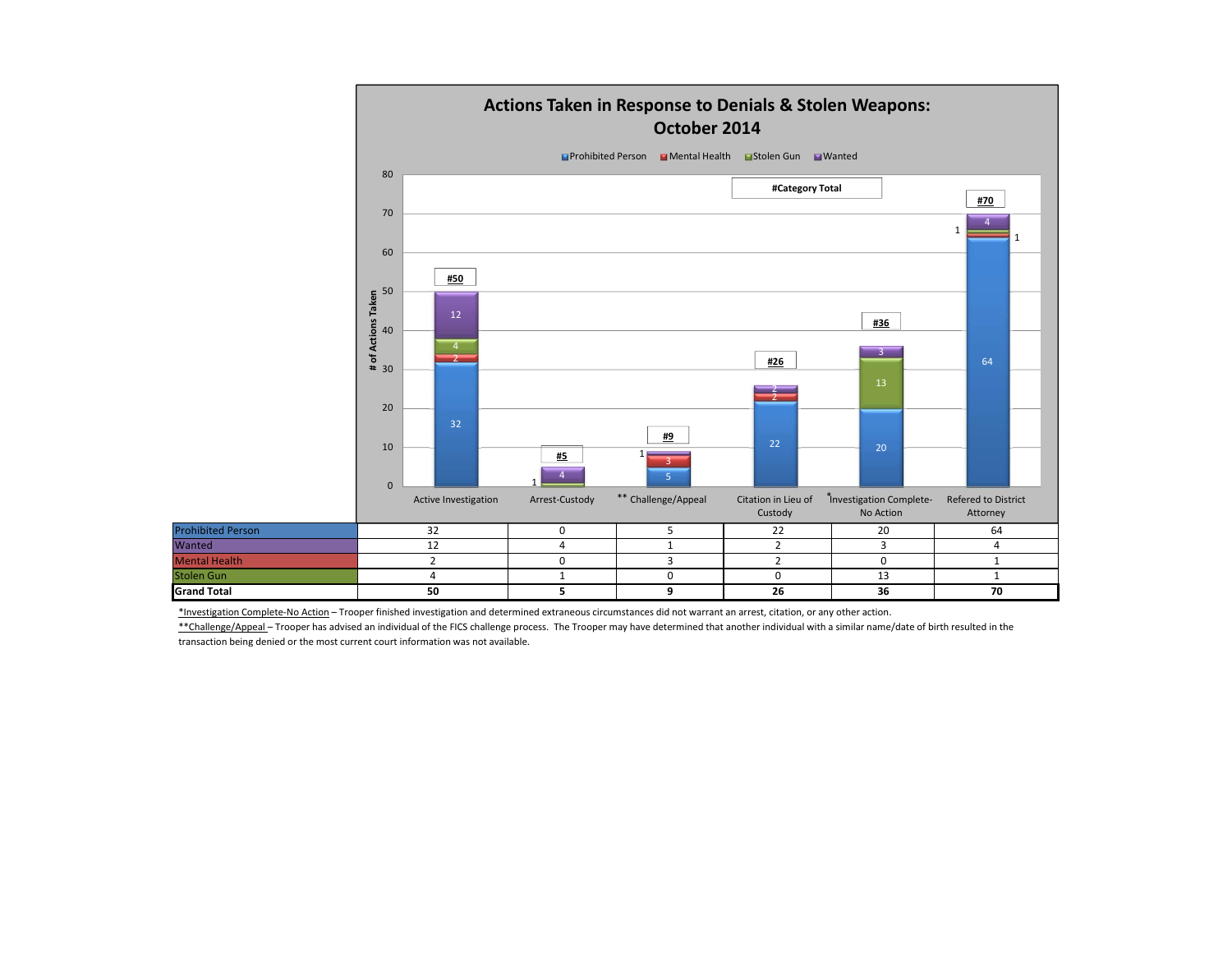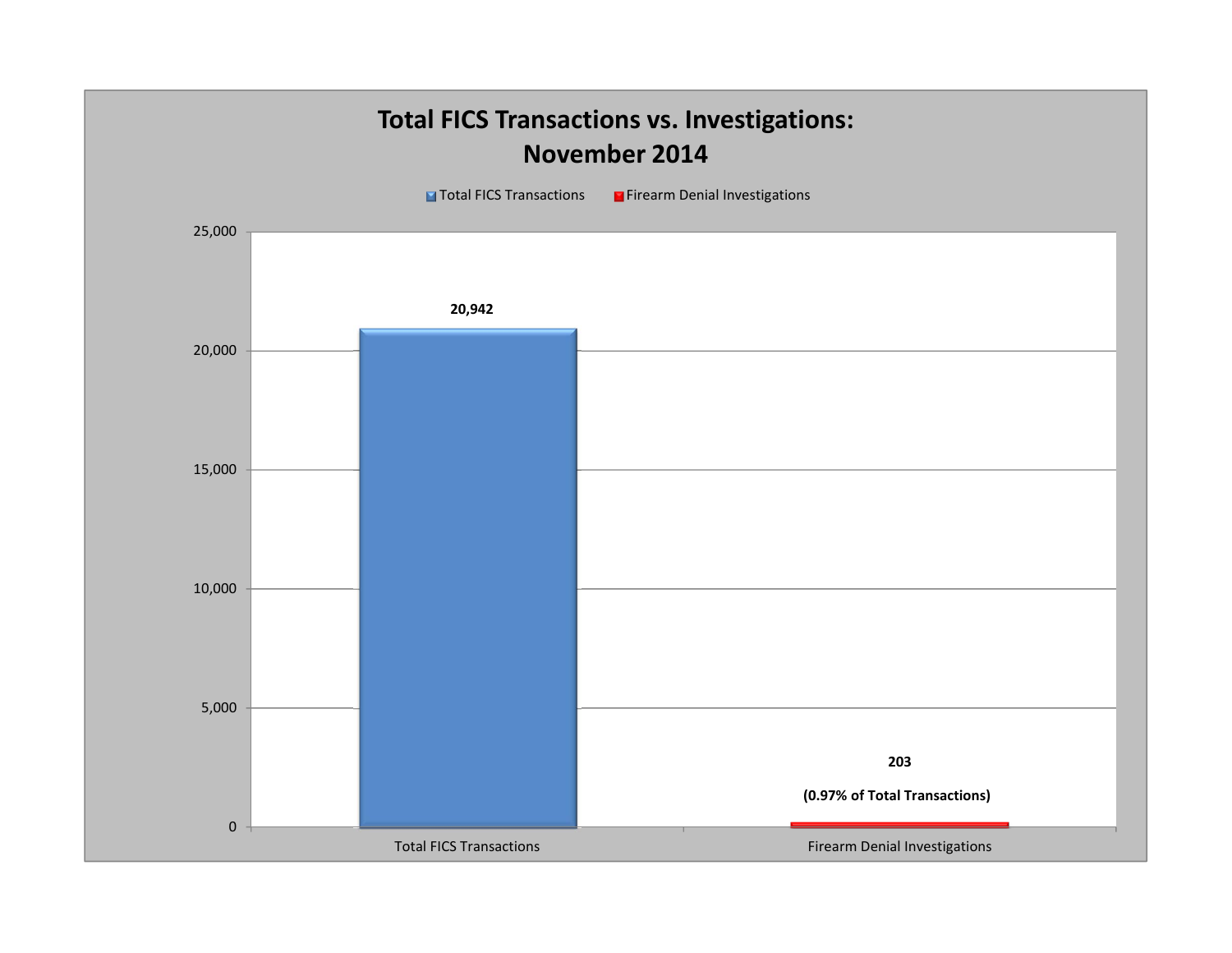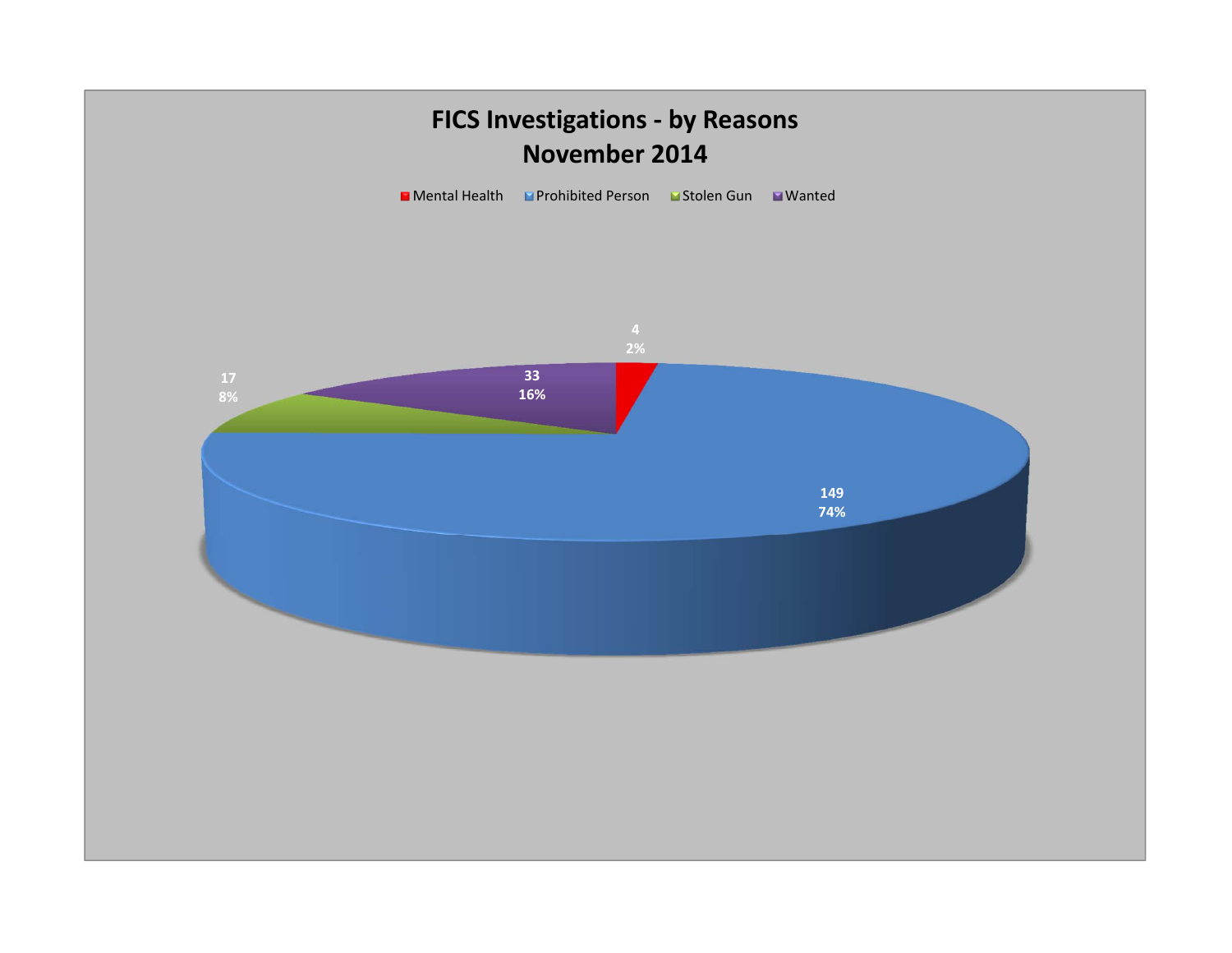

\*Investigation Complete-No Action - Trooper finished investigation and determined extraneous circumstances did not warrant an arrest, citation, or any other acti on.

\*\*Challenge/Appeal - Trooper has advised an individual of the FICS challenge process. The Trooper may have determined that another individual with a similar name/date

of birth resulted in the transaction being denied or the most current court information was not available.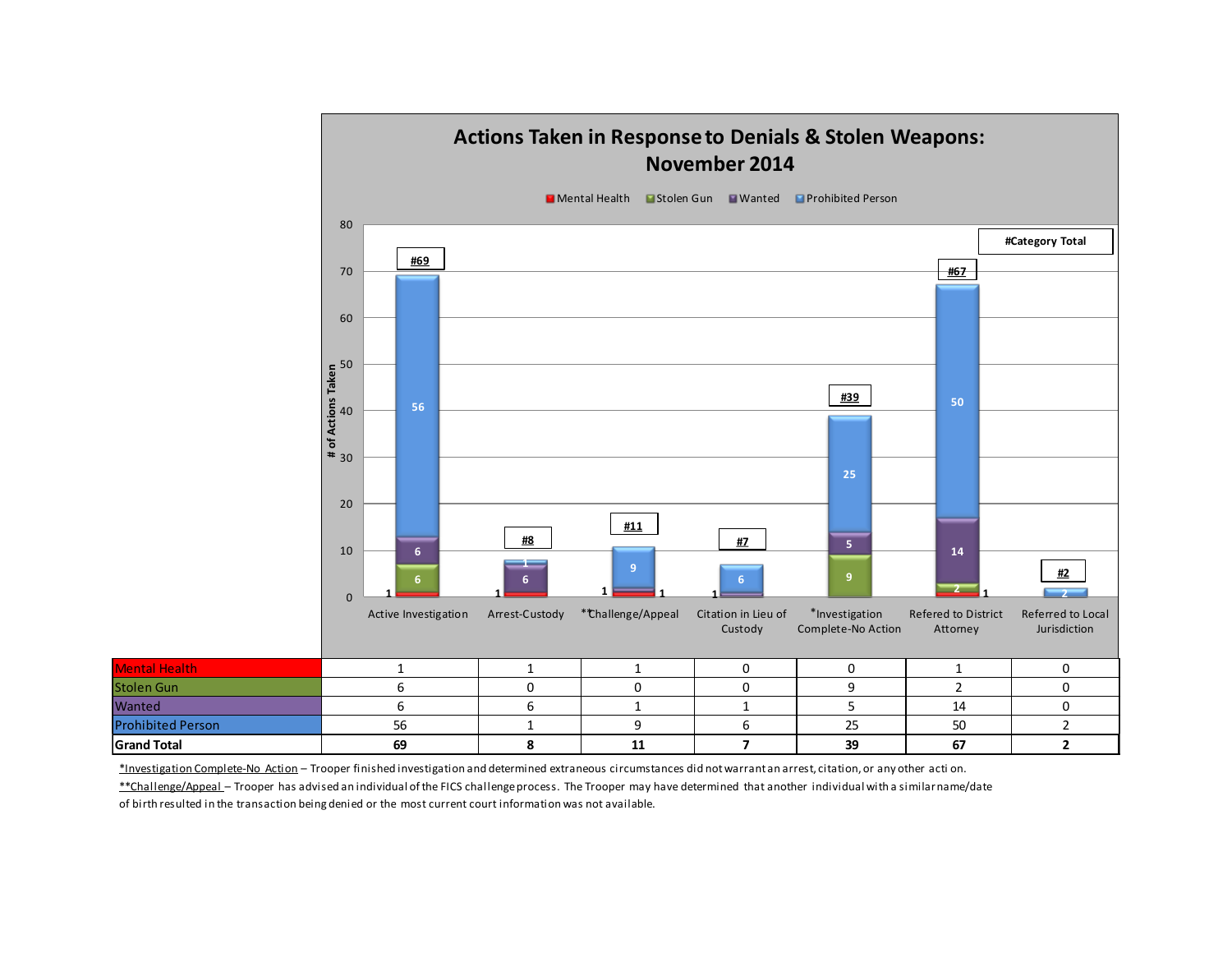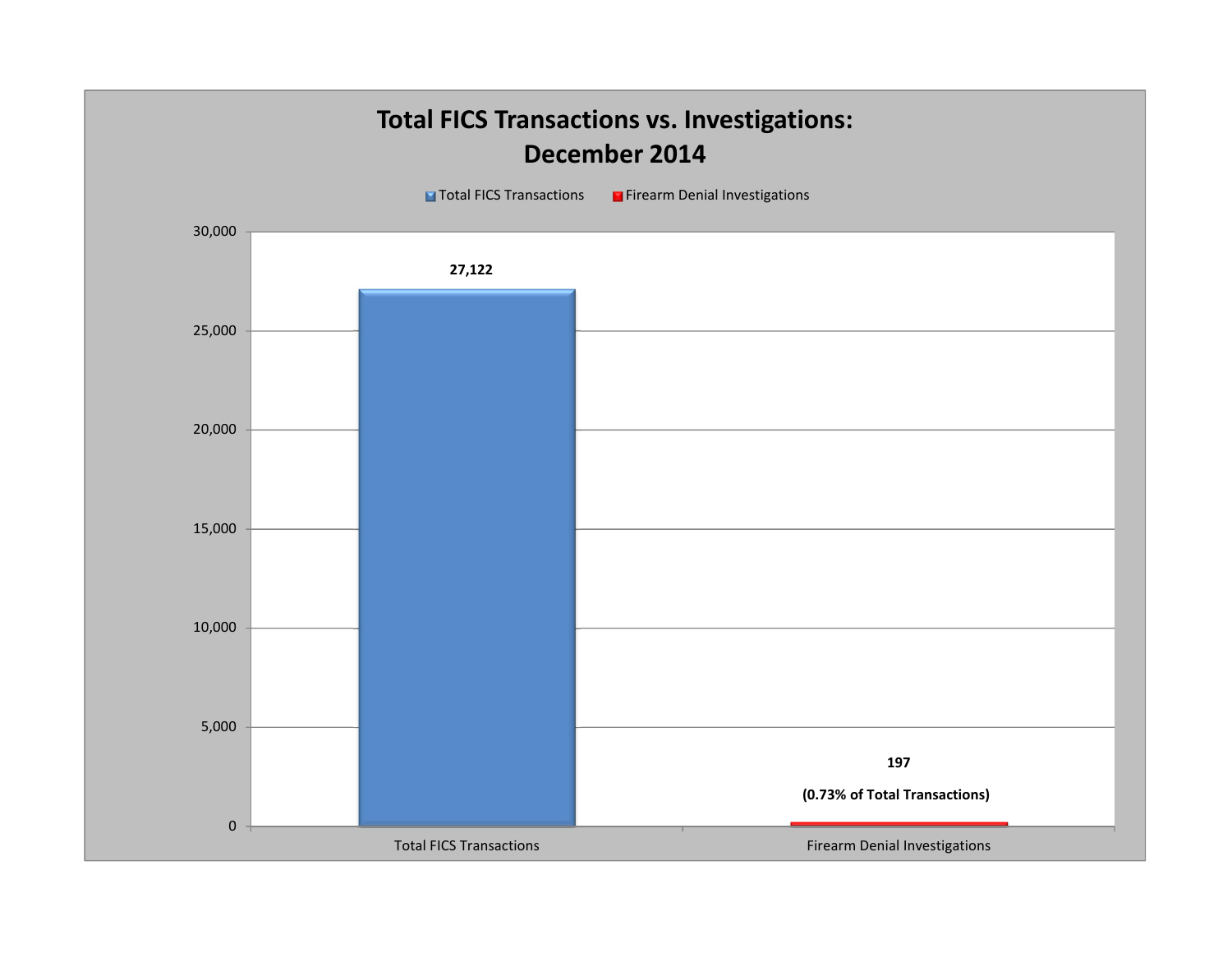